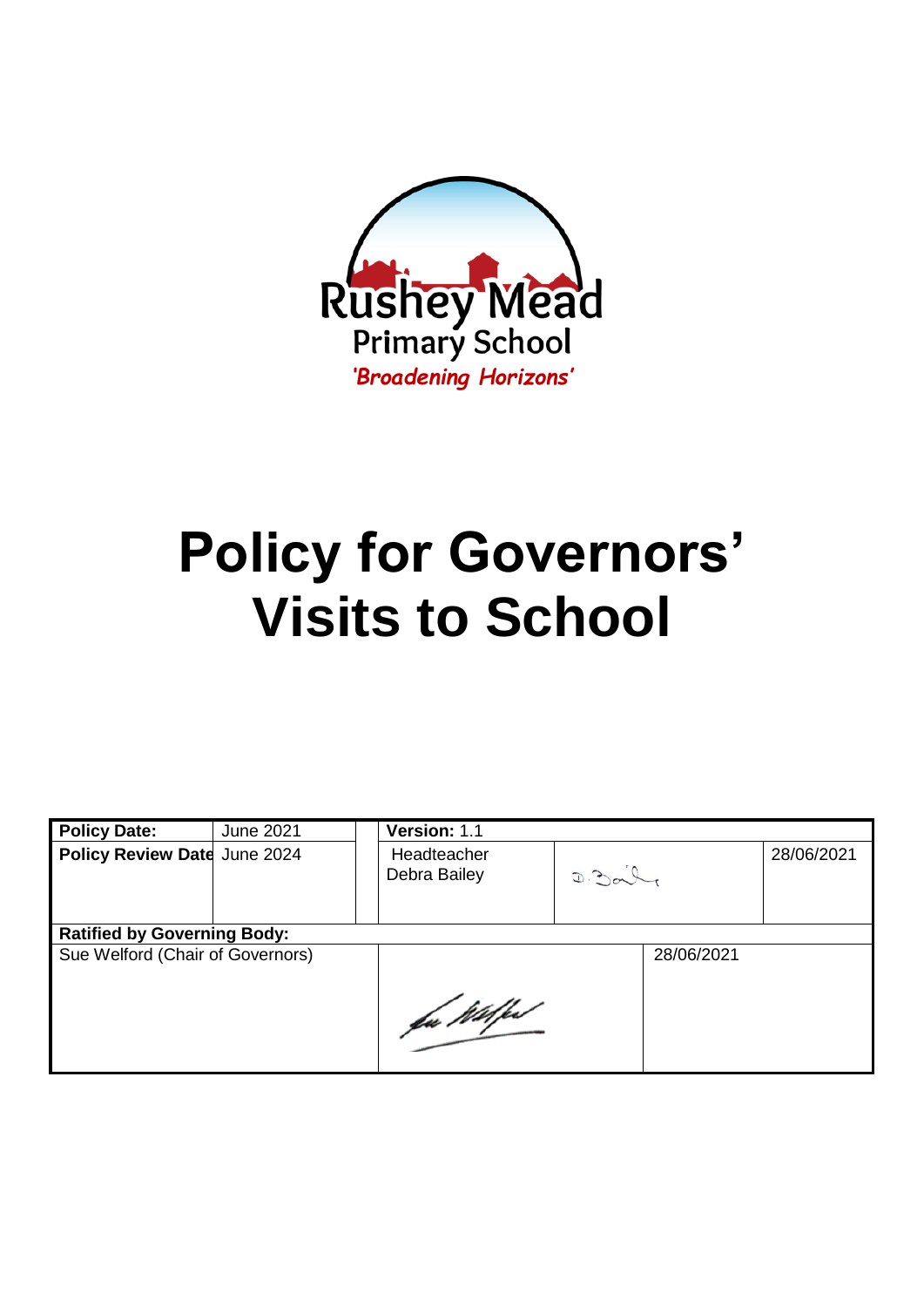#### **POLICY FOR GOVERNORS' VISITS TO SCHOOL**

All governor visits are to be made in accordance with the school's risk assessments.

Governing boards have three core functions:

- Ensuring clarity of vision, ethos and strategic direction;
- Holding the headteacher to account for the educational performance of the school, its pupils and the performance management of the staff;
- Overseeing the financial performance of the school and making sure its money is well spent.

Governor visits to the school are enormously helpful in enabling governors to get to know the school and in providing a source of evidence to enable them to carry out their role. It is essential that governors and those they are visiting in the school are clear at the outset of the purpose of the visit.

School visits are a useful way of seeing policies in action; of increasing understanding of the school, the pupils and their needs and in enabling governors to ask questions based on first-hand knowledge of the school. They also provide opportunities for getting a feel of the school and its culture and to build positive relationships with staff.

A governor must not in any way attempt to inspect or make judgements as to the quality of anything they may see, neither must they use a visit to investigate any concern or complaint on their own or others' behalf. Governors do need to have a good understanding of the quality of teaching in the school, but this is not and should not be assessed by governors.

Visits enable governors to get to know the school in a way that no meeting or document can ever do. There will be formal visits that are attached to the governor's responsibility for holding the school to account; there will be visits by new or less experienced governors just to see the school in action and to be introduced to staff and other visits for performance and celebrations to which governors have been invited. Some governors will also visit the school in other capacities such as parents or members of staff.

All governors are welcome to visit the school frequently, but always with the knowledge of the headteacher, phase leader or other senior leader. Governors may not just pop into see something or someone.

Visits are a vital part of the work of governors and a way developing effective professional relationships between staff and governors. They are also a means by which the staff may gain confidence in the governing body and the work that they do by not only challenging but also understanding and supporting the school in their drive to improve the quality of education for all pupils.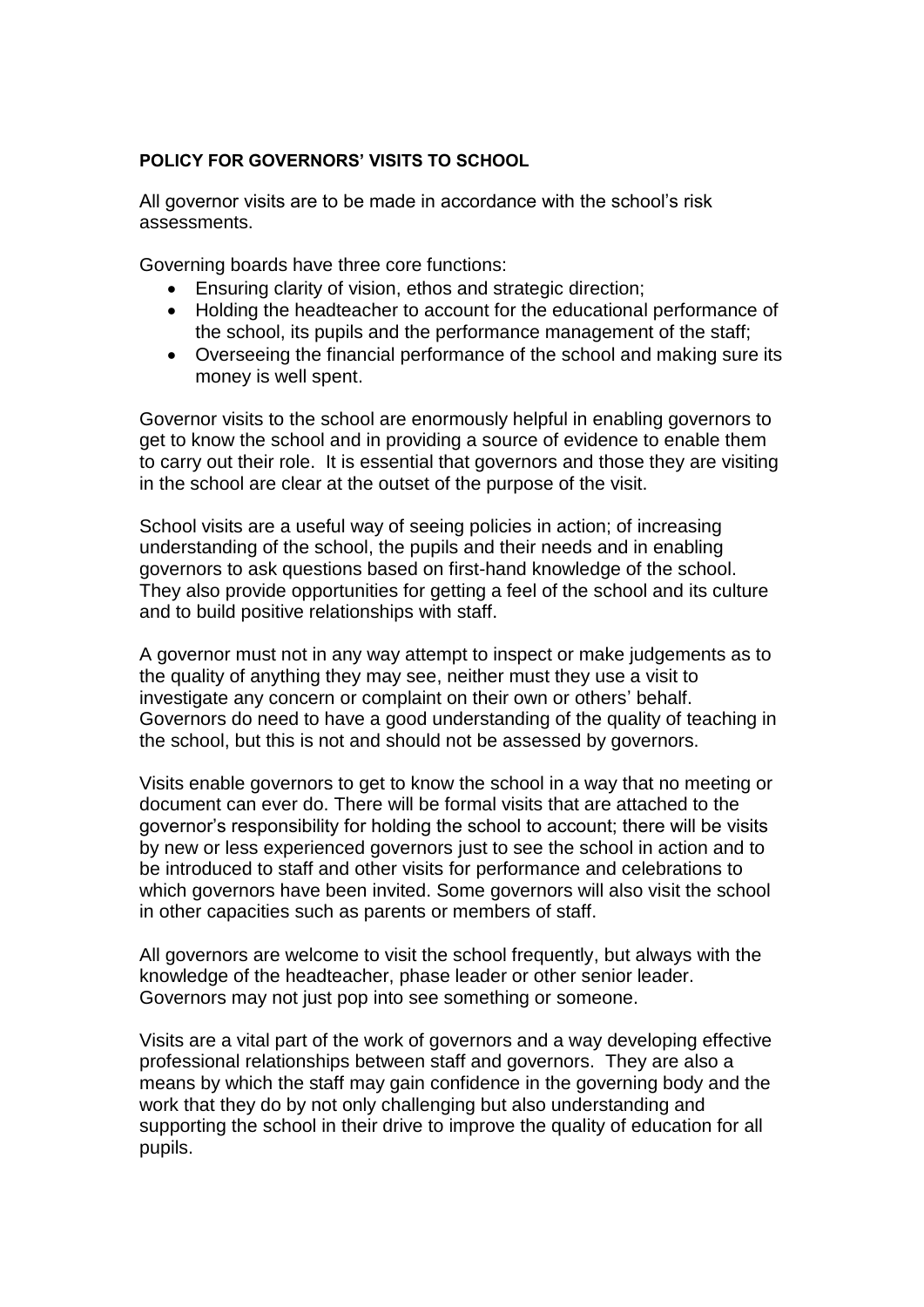It is important that visiting governors have a clear focus and are well prepared in order to make the visit worthwhile for all involved.

### **Purpose of visits:**

All school visits will:

- Have a clear focus, linked to strategic priorities, which is agreed by the full governing board.
- Be arranged with adequate notice through the headteacher and agreed with the relevant members of staff.
- Be of value to the governing board and its aims.

It is not the role of governors to form judgements about the performance of school staff during visits. Governors will make every effort to avoid giving this impression.

Governors will have the opportunity to discuss the visit, including any concerns, with the headteacher immediately or soon after the visit. They are asked to complete the attached Visits Record form after each visit. A draft of the form is to be shared with the headteacher and any other members of staff involved in the visit and, when agreed, will be tabled at the next full governing board or relevant committee meeting.

#### **Conduct:**

Those governing will comply with the school and the governors' codes of conduct, health and safety policy and the standards of presentation expected of staff. They will be mindful that they are representing the whole governing board through their words and action. Governors will be well prepared for their visit to the school.

Confidentiality should be adhered to regarding visits. Comments should be limited to the headteacher and the senior/middle leader with whom the visit was arranged, but not with other staff or with parents. School visit reports should not identify individual members of staff or children.

#### **Frequency:**

It is expected that all governors will visit the school during the school day at least once per year.

#### **Governor checklist:**

- Be very clear about the purpose of the visit and what you want to get from it.
- Arrange it in advance and ensure all those you are meeting know that you are coming and the purpose of the visit.
- Make sure everyone involved is clear about your role during the visit.
- Report on your visit using the attached template.
- If, as result of your visit, there are questions/things that need to be addressed, make sure these are taken forward and placed on the governing board/relevant committee agenda.
- Send a note to thank all those involved in the visit.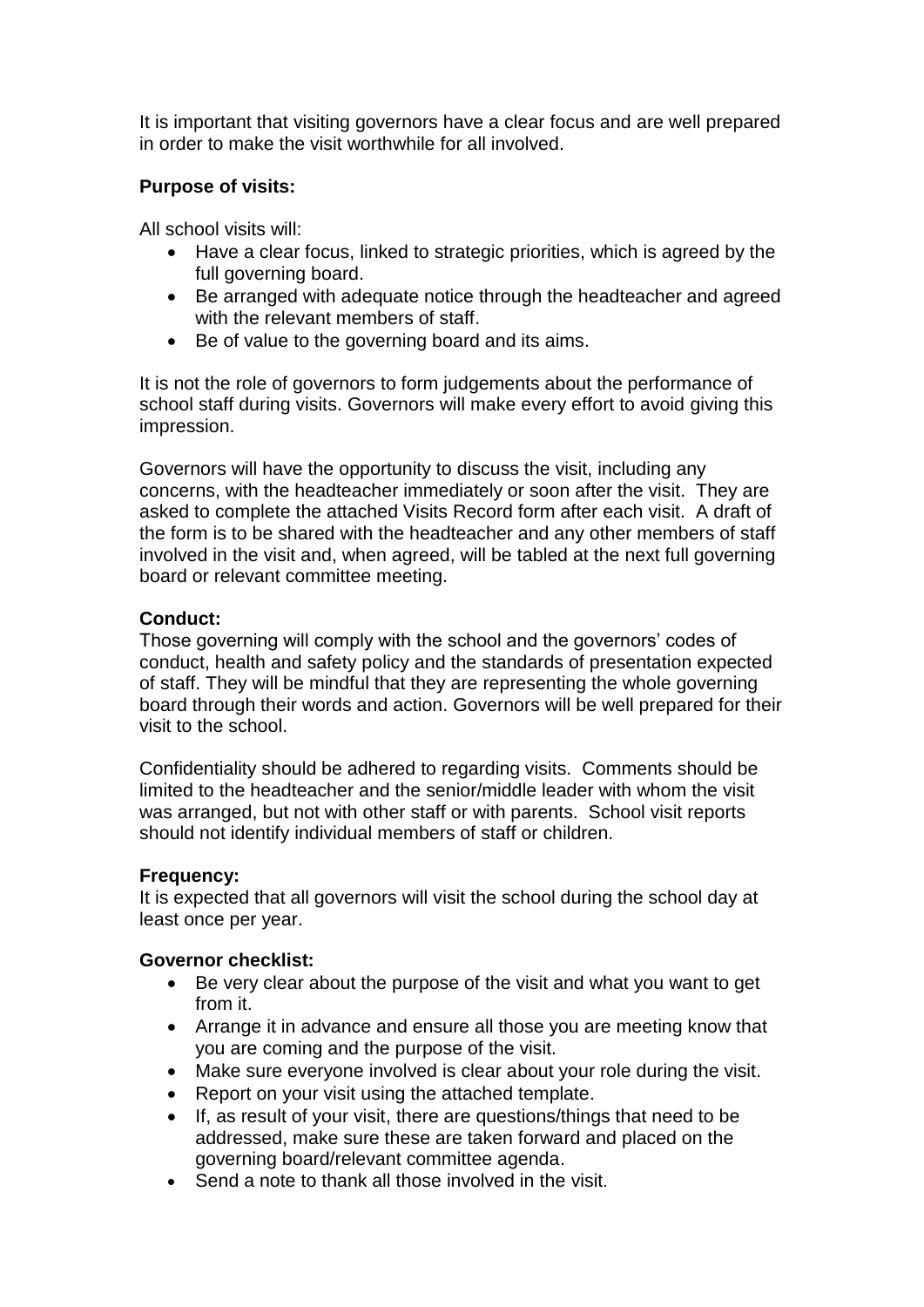*This policy will be monitored through feedback from governors, the headteacher and staff to termly full governors' meetings and will be reviewed at least three yearly.*